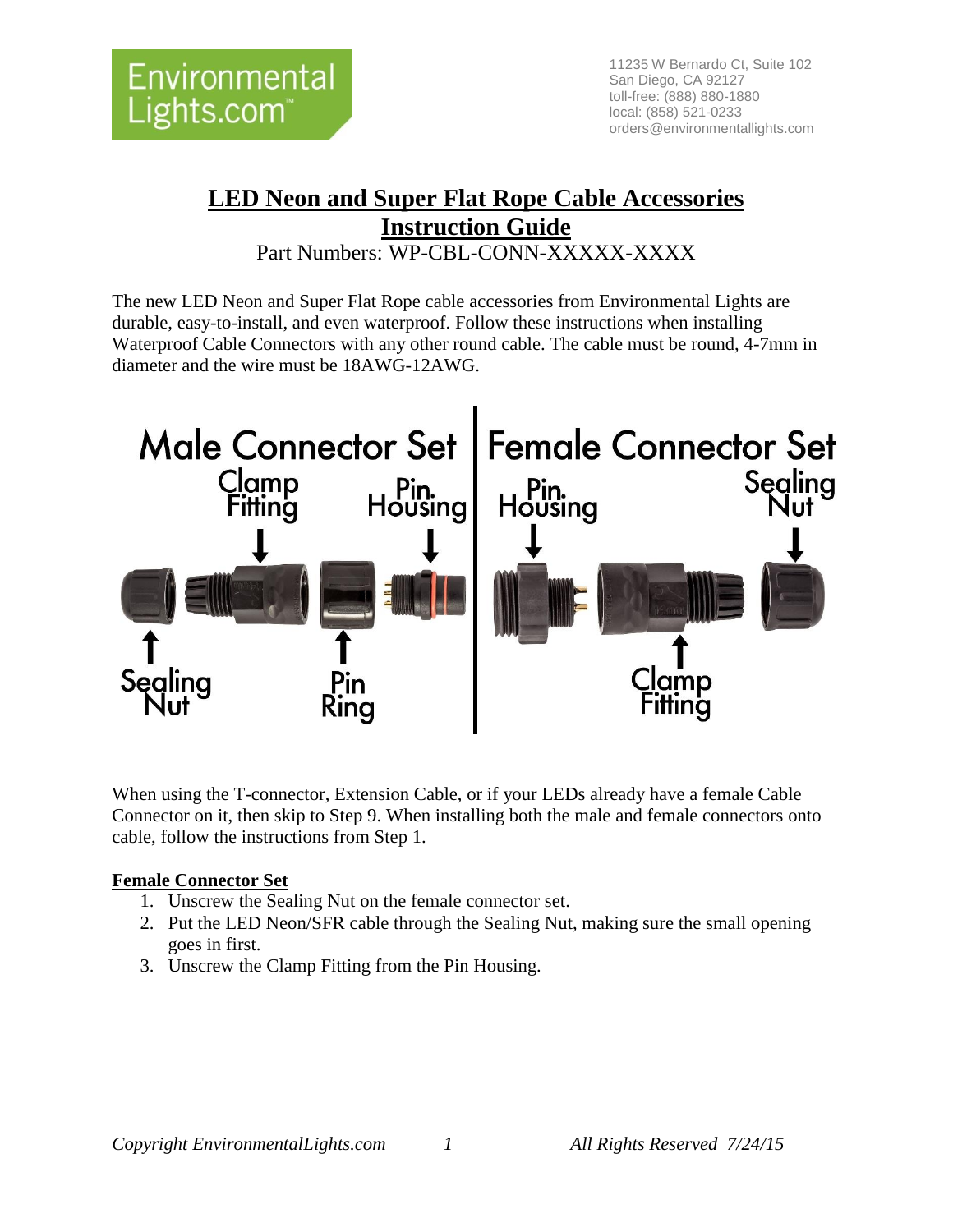- 4. Put the cable through the Clamp Fitting, making sure the small opening goes in first.
- 5. Push back both the Sealing Nut and Clamp Fitting from the end of the cable so they are away from the heat during the soldering process.
- 6. Desheath the cable and wires at the dimensions in the drawing and tin the wires.
- 7. Solder the wires onto the gold solder joints on the Pin Housing, keeping in mind which pin corresponds to which wire. \*Choose which pin will correspond to which wire so that you can document this and remember which pin you must solder the wires to on the male side.
- 8. Screw on the Clamp Fitting back onto the Pin Housing. Make sure this is tight.
- 9. Screw on the Sealing Nut back onto the Clamp Fitting to tighten the connector onto the cable diameter.



## **Male Connector Set**

- 10. Connect the male connector set to the female connector set.
- 11. Screw the Pin Ring onto the female connector set.
- 12. Unscrew the Sealing Nut on the male connector set and put the cable for the male connector through the Sealing Nut, making sure the small opening goes in first.
- 13. Unscrew the Clamp Fitting from the Pin Ring.
- 14. Put the cable through the Clamp Fitting, making sure the small opening goes in first. Push back both the Sealing Nut and Clamp ring so they are far away from the heat during the soldering process.
- 15. Desheath the cable and wires at the dimensions in the drawing (at step 6) and tin the wires.
- 16. Plan which wires will be connected to each pin:

## **Check soldered wires to pins**

- 17. Make sure that each wire that will be soldered to these pins will match up and connect to the correct wire that was soldered on the female connector set:
	- a. Unscrew the Sealing Nut on the female connector set.
	- b. Unscrew the Clamp Fitting from the Pin Housing.
	- c. Unscrew the Pin Ring, then pull the pin housings apart at the red gasket.